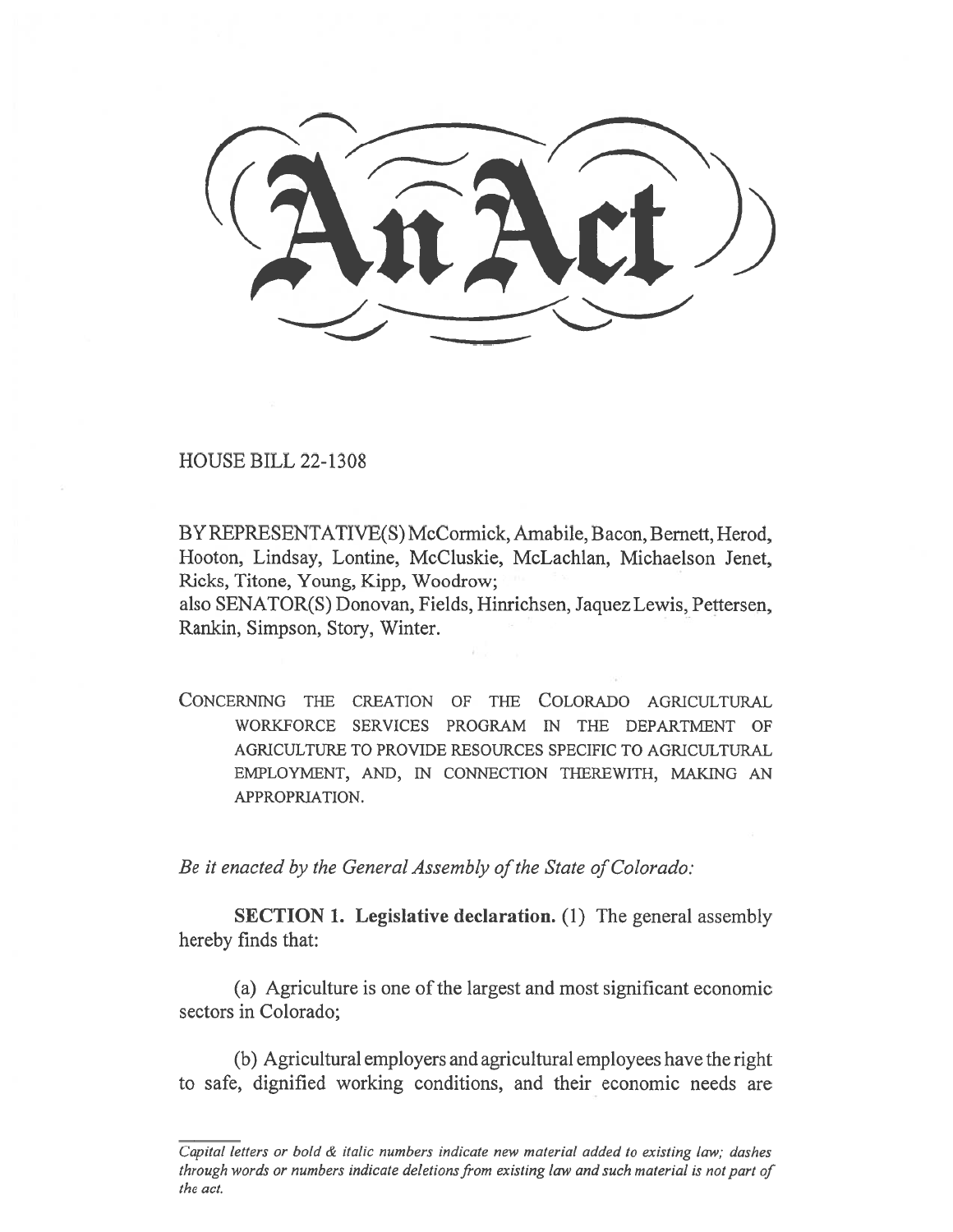interdependent;

(c) Farms and ranches must be economically viable in order to offer competitive wages for their employees and spread economic success within their communities and to the next generation; and

(d) Agricultural employees should expect fair wages that can lead to healthy, safe, and prosperous lives.

(2) The general assembly therefore declares that the state should establish a multilingual online resource portal to offer services, technical assistance, training, and educational resources for agricultural employers and agricultural employees in order to:

(a) Improve working conditions;

(b) Ensure compliance with, and implementation of, state and federal labor laws, including newly enacted labor laws and regulations; and

(c) Allow agricultural employees to gain an understanding of the rights they are afforded.

SECTION 2. In Colorado Revised Statutes, add 35-1-104.7 as follows:

35-1-104.7. Colorado agricultural workforce services program - online resource portal - definitions. (1) THE COLORADO AGRICULTURAL WORKFORCE SERVICES PROGRAM IS CREATED IN THE DEPARTMENT. THE PROGRAM INCLUDES THE ONLINE RESOURCE PORTAL DESCRIBED IN SUBSECTION (3) OF THIS SECTION.

(2) THE DEPARTMENT SHALL ADMINISTER THE PROGRAM IN ACCORDANCE WITH THIS SECTION.

(3) (a) AS PART OF THE PROGRAM, THE DEPARTMENT MAY ESTABLISH ON ITS OFFICIAL WEBSITE A PUBLICLY AVAILABLE PAGE THAT INCLUDES A PORTAL TO RESOURCES FOR USE BY AGRICULTURAL EMPLOYEES AND AGRICULTURAL EMPLOYERS. THE DEPARTMENT SHALL ENSURE THAT THE RESOURCES OF THE PORTAL ARE AVAILABLE IN BOTH ENGLISH AND SPANISH.

PAGE 2-HOUSE BILL 22-1308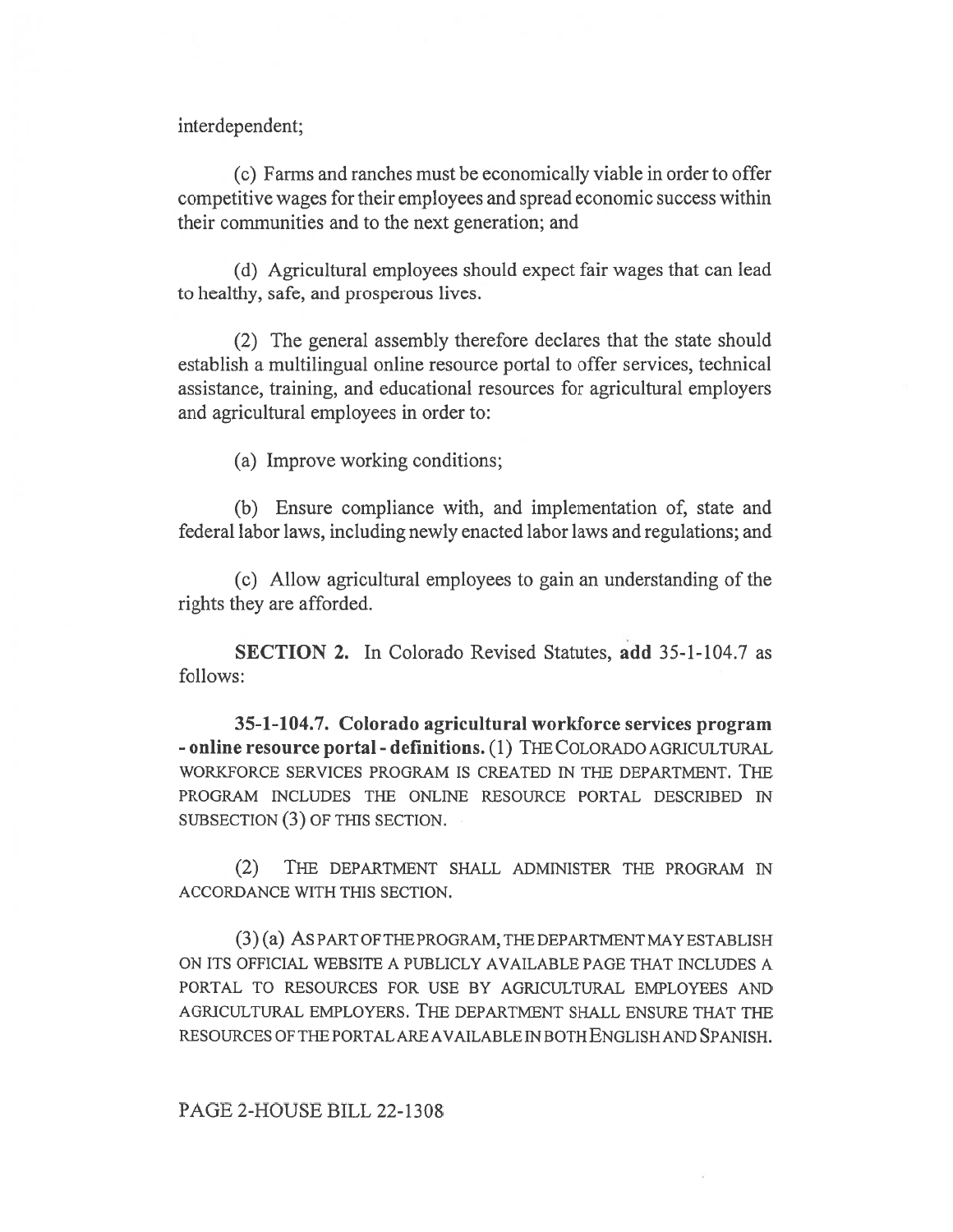(b) FOR THE PURPOSES OF THE ONLINE PORTAL DESCRIBED IN THIS SUBSECTION (3), THE DEPARTMENT MAY CURATE VIDEO MODULES AND OTHER RESOURCES TO HELP AGRICULTURAL EMPLOYERS COMPLY WITH LABOR LAWS, INCLUDING THE SECTIONS SPECIFIED IN SUBSECTION  $(3)(d)(II)$ OF THIS SECTION, AND HELP AGRICULTURAL EMPLOYEES UNDERSTAND THE RIGHTS THEY ARE AFFORDED, INCLUDING LINKS TO RELEVANT STATE AGENCIES AND NONGOVERNMENTAL ORGANIZATIONS.

(c) THE DEPARTMENT MAY INCLUDE IN THE ONLINE PORTAL INFORMATION AND RESOURCES CONCERNING:

(I) AGRICULTURAL EMPLOYEE SAFETY AND WORKING CONDITIONS;

(II) AGRICULTURAL EMPLOYEE LABOR RIGHTS;

(III) MENTAL HEALTH;

(IV) AGRICULTURAL EMPLOYERS' LABOR REQUIREMENTS; AND

(V) OTHER RESOURCES FOR AGRICULTURAL EMPLOYEES OR AGRICULTURAL EMPLOYERS.

(d) THE DEPARTMENT SHALL INCLUDE IN THE ONLINE PORTAL INFORMATION REGARDING:

(I) A WAGE AND HOUR CALCULATOR; AND

(II) THE REQUIREMENTS OF SECTIONS 8-6-101.5, 8-6-120, 8-13.5-202, 8-13.5-203, AND 8-14.4-109.

(e) IN ESTABLISHING AND MAINTAINING THE ONLINE PORTAL DESCRIBED IN THIS SUBSECTION (3), THE DEPARTMENT MAY CONSULT WITH THE COLORADO COOPERATIVE EXTENSION SERVICE DESCRIBED IN PART 7 OF ARTICLE 31 OF TITLE 23.

(4) (a) FOR THE 2022-23 STATE FISCAL YEAR, THE GENERAL ASSEMBLY SHALL APPROPRIATE ONE HUNDRED THOUSAND DOLLARS FROM THE GENERAL FUND TO THE DEPARTMENT TO IMPLEMENT THE ONLINE RESOURCE PORTAL DESCRIBED IN SUBSECTION (3) OF THIS SECTION. ANY UNUSED MONEY DOES NOT REVERT TO THE GENERAL FUND BUT IS

PAGE 3-HOUSE BILL 22-1308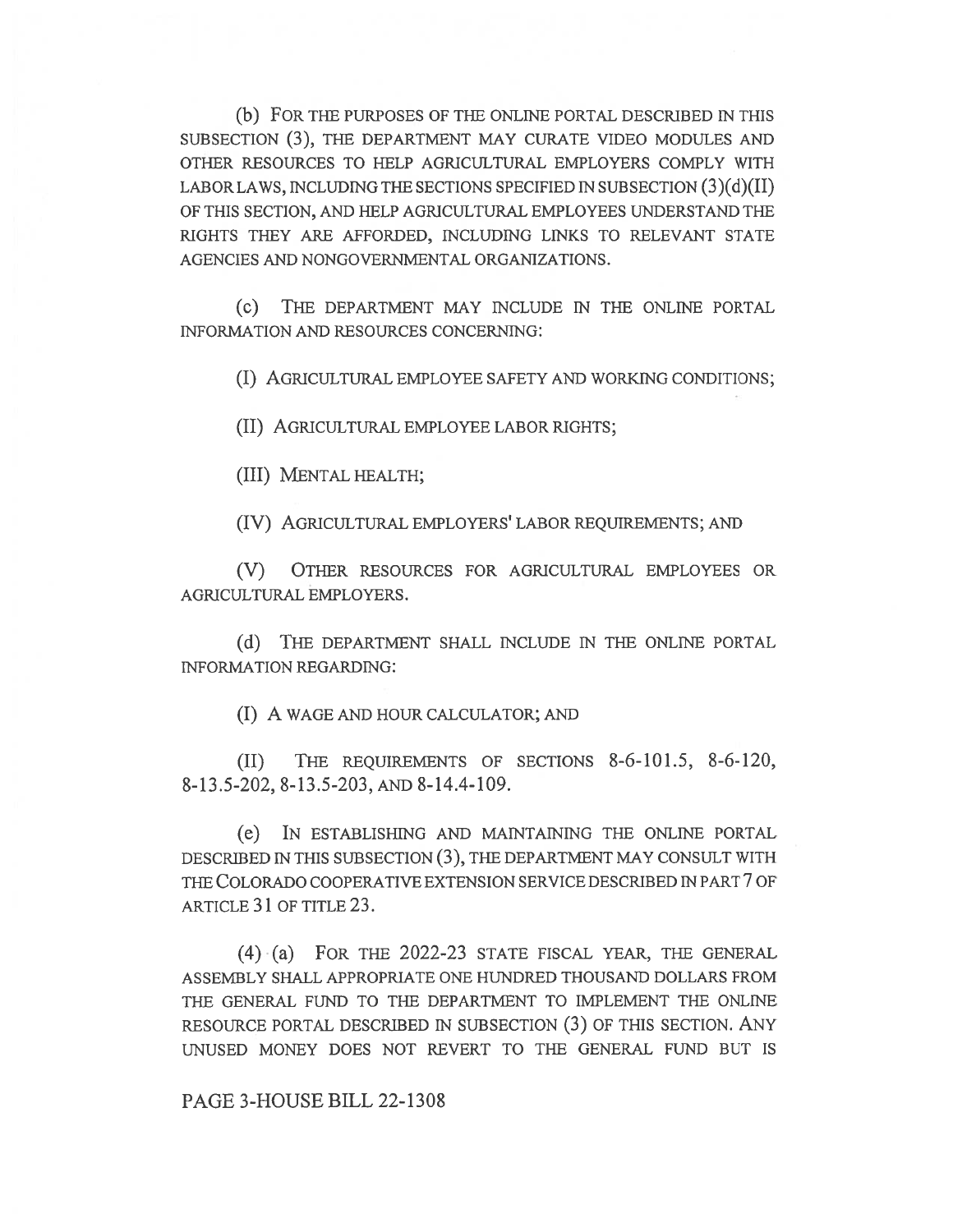CONTINUOUSLY APPROPRIATED TO THE DEPARTMENT.

(b) THE DEPARTMENT IS AUTHORIZED TO SEEK, SOLICIT, ACCEPT, AND EXPEND GIFTS, GRANTS, AND DONATIONS FOR THE PURPOSES OF THIS SECTION.

(5) As USED IN THIS SECTION, UNLESS THE CONTEXT OTHERWISE REQUIRES:

(a) "AGRICULTURAL EMPLOYEE" HAS THE MEANING SET FORTH IN SECTION 8-2-206 (1)(b).

(b) "AGRICULTURAL EMPLOYER" HAS THE MEANING SET FORTH IN SECTION 8-3-104 (1).

(c) "PROGRAM" MEANS THE COLORADO AGRICULTURAL WORKFORCE SERVICES PROGRAM CREATED IN SUBSECTION (1) OF THIS SECTION.

SECTION 3. Appropriation. (1) For the 2022-23 state fiscal year, \$100,000 is appropriated to the department of agriculture. This appropriation is from the general fund. To implement this act, the department may use this appropriation as follows:

(a) \$29,086 for use by the commissioner's office and administrative services for personal services, which amount is based on an assumption that the office will require an additional 0.4 FTE; and

(b) \$70,914 for use by the agricultural markets division for the agriculture workforce development program.

(2) For the 2022-23 state fiscal year, \$42,859 is appropriated to the department of labor and employment for use by the division of labor standards and statistics. This appropriation is from the general fund and is based on an assumption that the division will require an additional 0.5 FTE. To implement this act, the division may use this appropriation for program costs related to labor standards.

SECTION 4. Act subject to petition - effective date. This act takes effect at 12:01 a.m. on the day following the expiration of the ninety-day period after final adjournment of the general assembly; except

## PAGE 4-HOUSE BILL 22-1308